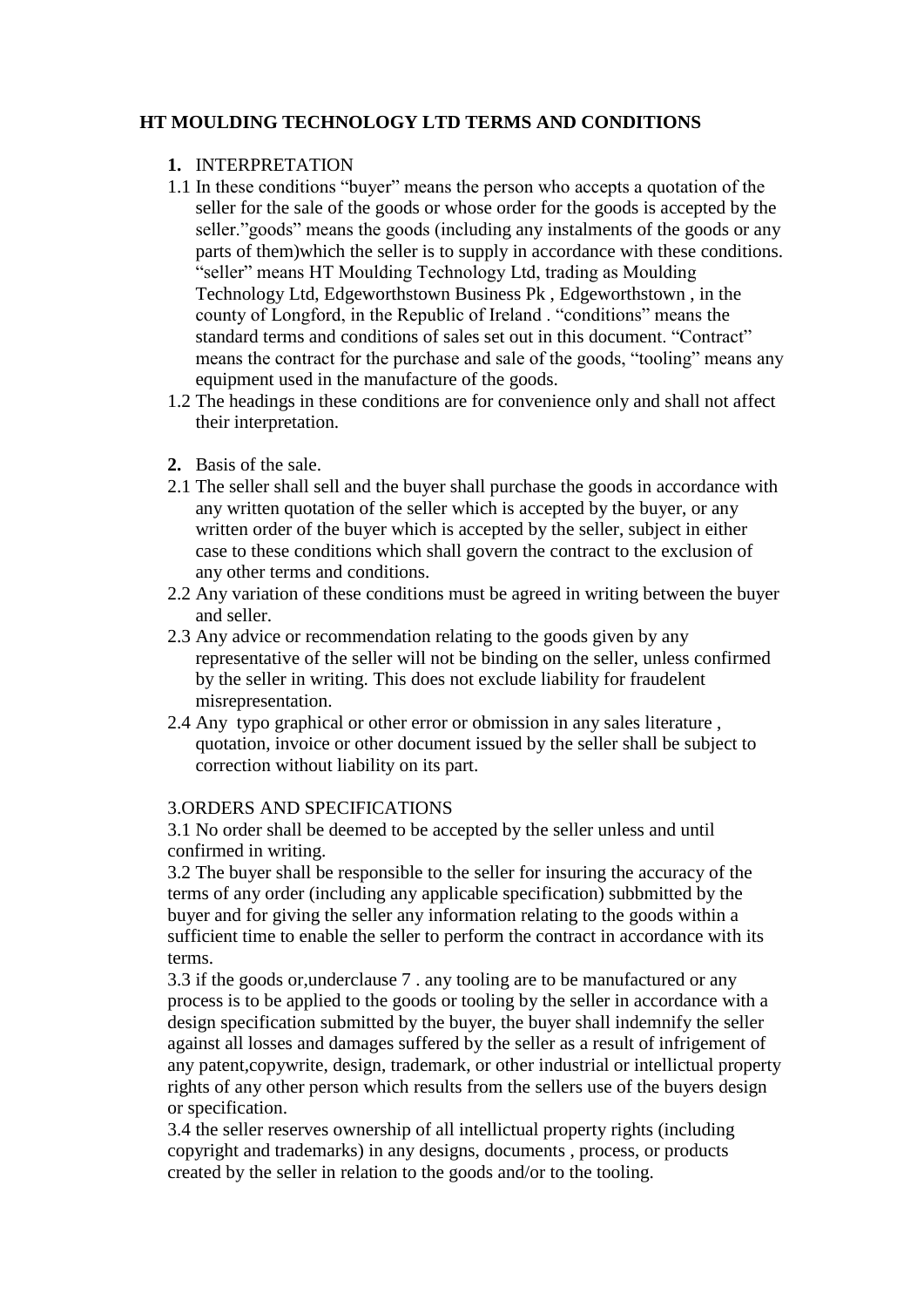3.5 the seller reserves the right to make any changes in the specification of the goods to conform with any applicaple statutory or european union safety or other requirements where the goods are to be supplied to the sellers specification , which do not materially affect their quality or performance.

3.6 No contract may be cancelled by the buyer except with the written agreement of the seller and on terms that the buyer shall indemnify the seller in full against all loss( including loss of profit) , costs (including the cost of labour and materials used), damages, charges, and expenses incurred by the seller as a result of cancellation.

### 4. Samples

4.1 If the seller supplies samples to the buyer then the relevant goods supplied by the seller will be based upon such samples as regards colour and size although shall be subject to reasonable variation without liability on part of the seller. Any variation subsequently required by the buyer shall be the subject of negotiation between the parties.

## 5. Price of the Goods.

5.1 the price of the goods shall be the sellers quoted price. Subject to 5.2 below , all prices quoted are valid for the stipulated qty (and no other) and for 30 days only or by earlier withdrawl by the seller or by acceptance by the buyer. Subject to clause 5.2, afer such period of 30 days, the price may be altered by the seller without giving notice to the buyer.

5.2 the seller reserves the right, by giving notice to the buyer at anytime before delivery , to increase the price of the goods to reflect any increase in the cost to the seller which is due to any factor which is beyond the control of the seller, any change in delivery dates, qtys, or specifications for the goods which is requested by the buyer, or any delay caused by the instructions of the buyer or failure of the buyer to give the seller adequate information or instructions .

5.3 the price is exclusive of any applicaple value added tax, for which the buyer shall be additionally liable.

#### 6 Terms Of Payment

6.1 the seller shall be entitled to require payment of the price of the goods with the buyers order.

6.2 the seller shall be entitled to :-

6.2.1 offer and withdraw credit accounts at any time with demand for payment. 6.2.2 request references and make credit reference searches in relation to prospective and current buyers.

6.3 subject to clause 6.1 :-

6.3.1 the seller shall be entitled to invoice the buyer for the price of the goods on or at anytime after the delivery of the goods, unless the buyer or, where clause 8.3.3 applies a 3rd party wrongfully fails to take delivery of the goods, in which event the seller shall be entitled to invoice the buyer for the price at any time after the seller has tendered delivery of the goods.

6.3.2 the buyer shall pay the price of the goods ( without deduction or set off) by the end of the calender month following the month of the sellers invoice ,

notwithstanding that the delivery may not have taken place and the property in the goods has not passed to the buyer.

6.4 the time of payment of the price shall be the essence of the contract.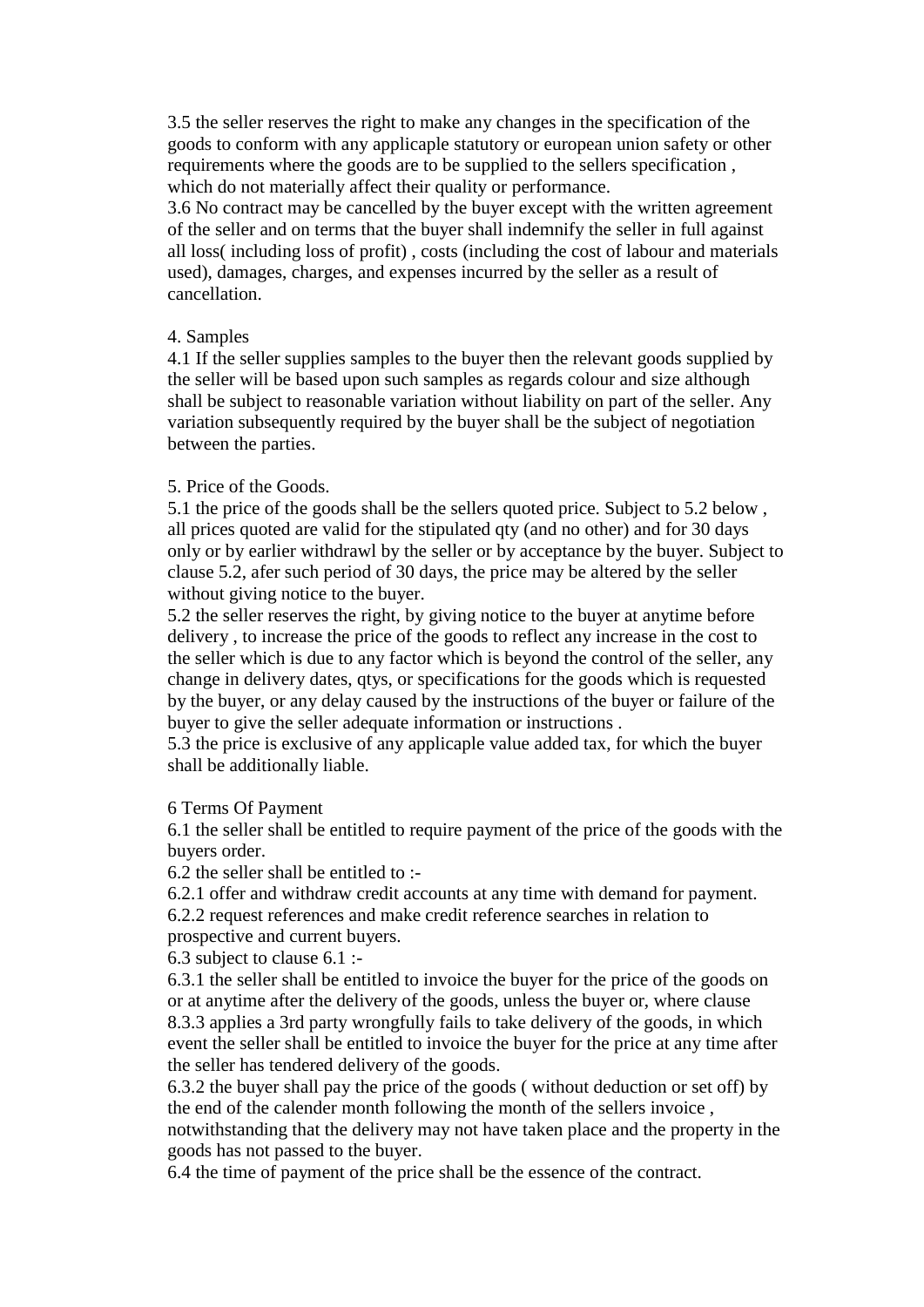6.5 if the buyer fails to make any payment of the contract or any other contract between the buyer and seller on the due date, without prejudice to any other right or remedy available to the seller, the seller shall be entitled to ( 1) cancel this contract or any other contract between the buyer or the seller (2) suspend any further deliveries to the buyer under this contract or any other contract and / or (3) charge the buyer interest (both before or after any judgement) on the amount unpaid at the rate of 2% per annum above AIB plc base rate from time to time until payment in full is made.

### 7. Tooling.

7.1 The property in any tooling used to manfacture the goods shall remain with the seller unless the buyer agrees to pay the cost of the tooling [as notified by the seller in writing] in addition to the price of the goods. References to tooling in the remainder of clause 7 are to tooling to be charged to the buyer. The property in any tooling shall pass to the buyer when the seller has received in cash or cleared funds the full sum due for any such tooling.

7.2 Despite the fact that the property in any tooling may have passed to the buyer, the seller shall be entitled to retain such tooling for the period of one year [or such other period as the parties may agree in writing. From the date the buyer makes the final payment in respect of it. There after the buyer be entitled collect that tooling but the seller shall have no obligation to deliver it to the buyer other than making it available for collection.

7.3 Not withstanding clause 7.2, risk in the tooling shall pass to the buyer as soon as the tooling has been manufactured and the seller should have no liability in respect of loss or damage to such tooling whilist in the sellers possession save to the extent that the same result from the sellers negligence. The seller shall notify the buyer when such tooling has been manufactured.

7.4 The Seller's liability in respect of the Tooling shall be limited to the same extent as its liability in respect of the Goods under the provisions of this Contract. 7.5 Any dimensions stipulated by the Buyer for the Goods shall be observed as nearly as possible but the Seller shall not be liable for any alteration on or deviation from such dimensions which do not have a material adverse effect on goods having regard to the intended use of the Goods of which the Buyer notifies the Seller prior to the date of the Contract.

7.6 The Seller shall not be liable to the Buyer if the dimensions stipulated by the Buyer for the Goods result in the manufacture of the Goods which are unsuitable for any purpose.

7.7 The Seller shall be entitled to require payment of the price of the Tooling at the time of the Buyer's order.

7.8 Subject to clause 7.7 the Buyer shall pay half of the price of the Tooling at the time of order and the Seller shall be entitled to invoce the Buyer for the remainder of the price on the Seller sending samples produced using that Tooling to the Buyer. The provision of clauses 6.3.2, 6.4 and 6.5 shall apply to the payment of such invoices.

7.9 The Buyer shall be liable for Tooling maintenance that is required one year after the Tooling has been approved.

## 8. Delivery.

8.1 Unless otherwise agreed Goods will be sent to the Buyer by a three day delivery service choosen by the Seller in which case delivery of the Goods shall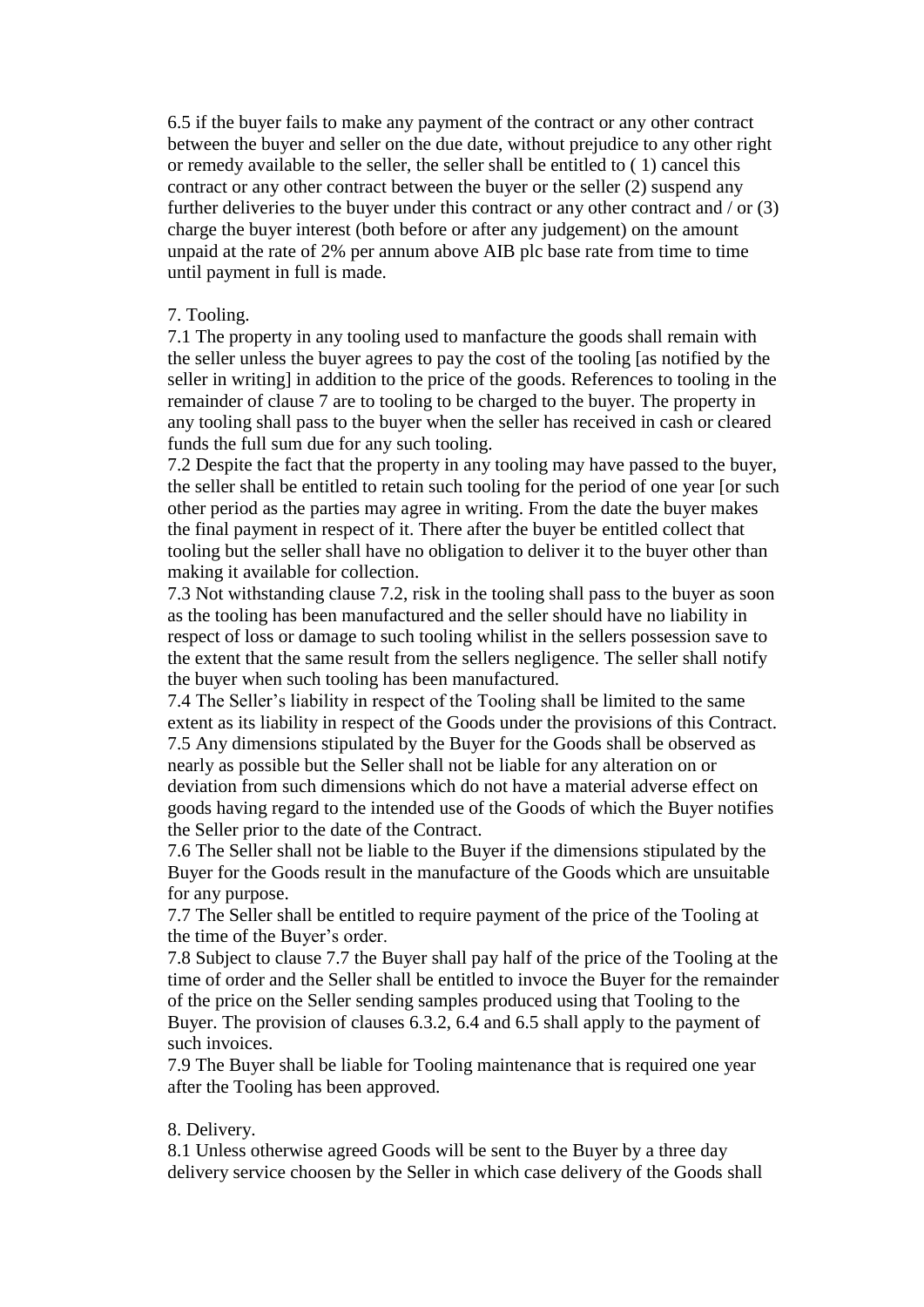be affected by the Seller delivering them to the carrier. Thereafter transport of such Goods shall be subject to the carrier's conditions.

8.2 The Buyer shall be responsible for any delivery costs in respect of the Goods unless the Seller states in writing that it shall bear the delivery costs. Where delivery costs are initially borne by the Seller the Seller shall forthwith be entitled to render an invoice in respect of such costs and the provisions of clauses 6.3.2, 6.4 and 6.5 shall apply to the payment of the invoce.

8.3 If it is agreed that the Goods shall be delivered by a method other than that referred to in clause 8.1 then delivery shall be effected:

8.3.1 where the Goods are to be collected by the Buyer from the Sellers premises, upon the Seller notifying the Buyer that the Goods are ready for collection.

8.3.2 where the Goods are delivered by the Seller, by the Seller delivering the Goods to the address for delivery.

8.3.3 where the Goods are to be transported by a third party, upon collection by or delivery to that third party of the Goods.

8.4 Any periods of time or dates quoted for delivery of the Goods are approximate only and the Seller shall not be liable for any delay in delivery of the Goods howsoever caused. Time for delivery shall not be of the essence.

8.5 The Seller shall not be responsible for any loss or damage suffered by the buyer as a result of short delivery unless the Buyer has informed the Seller in writing within ten working days from the date of delivery and, in any event, the sellers liability shall be limited to the price of the Goods.

8.6 Where the Goods are to be delivered in instalments, each delivery shall constitute a seperate contract and, in respect of any one or more instalment, any failure by the Seller to deliver or any claim by the Buyer shall not entitle the Buyer to treat the Contract as a whole as repudiated.

8.7 If the Buyer fails to take delivery of the Goods or fails to give the Seller adequate delivery instructions at the time stated for delivery (otherwise than by reason of any cause beyond the Buyer's reasonable control or by reason of the seller's fault) then, without prejudice to any other right or remedy available to the Seller, the Seller may;

8.7.1 store the Goods until actual delivery and charge the Buyer for the reasonable costs (including insurance) of storage, or:

8.7.2 sell the Goods at the best price readily obtainable and (after deducting all reasonable storage and selling expenses) account to the Buyer for the excess over the price under the Contract or charge the Buyer for any shortfall below the price of the Contract.

8.8 Where, upon delivery of the Goods, the Buyer discovers that it has incorrectly ordered those Goods, the Seller's standard handling charge will be charged if the Seller agrees to accept return of those goods. Without prejudice to the right of the Seller to refuse to accept return of Goods in any case, the Seller will not accept return of Goods if more than one month has elapsed since they where delivered to the Buyer.

#### 9. Risk and property.

9.1 Goods supplied by the Seller shall be at the Buyer's risk immediately on delivery or when the Seller tenders delivery of the Goods, whichever is the earlier and the Buyer shall insure accordingly.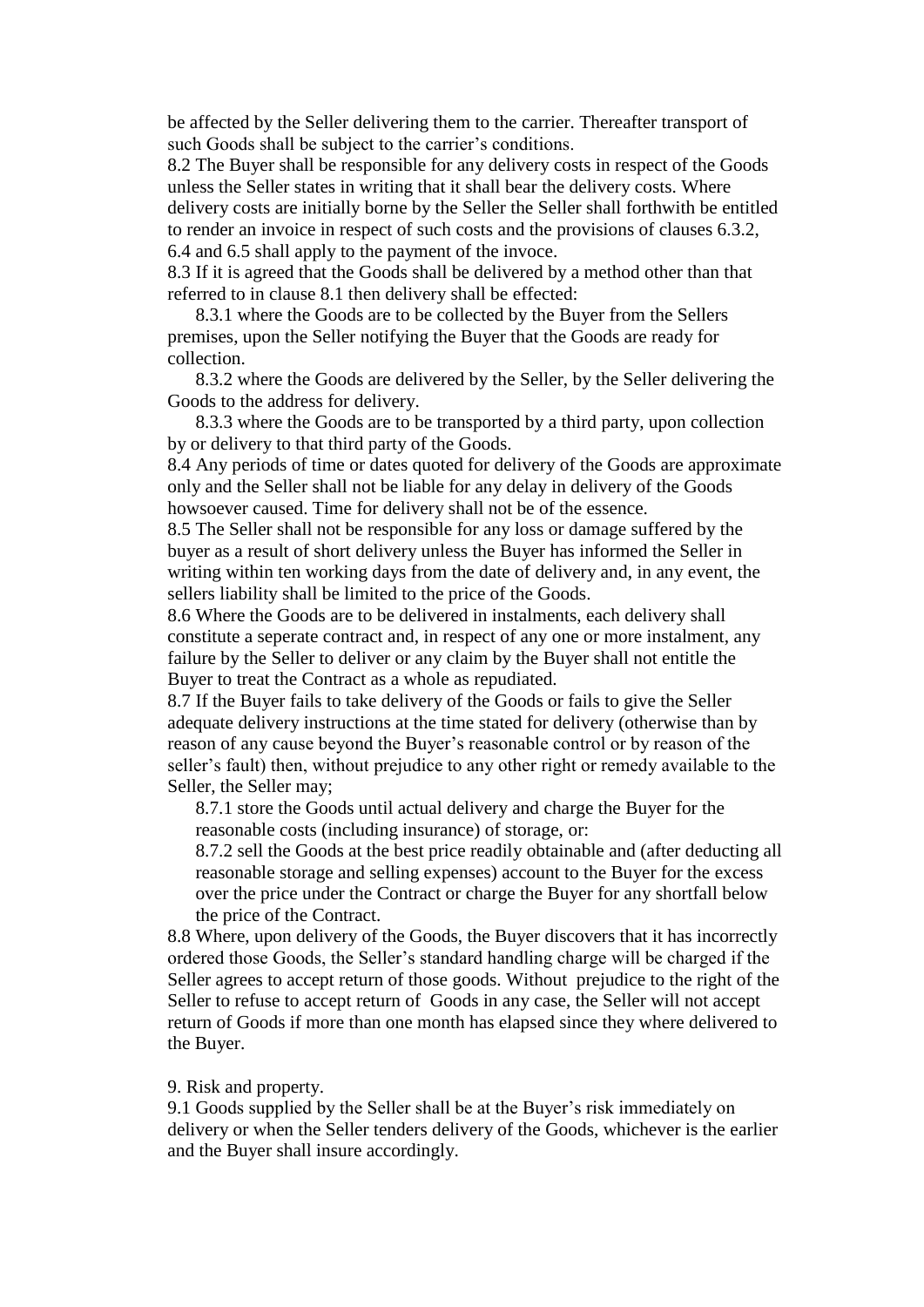9.2 Title in all Goods supplied or sold by the Seller shall be retained by the Seller until all sums due on any account whatsoever from the Buyer to the Seller have been received by the Seller either in cash or cleared funds.

9.3 Until such time as the property in the Goods passes to the Buyer, the Seller shall be entitled at any time to require the Buyer to deliver up the Goods to the seller and if the Buyer fails to do so forthwith, to enter upon any premises of the Buyer or any third party where the Goods are stored and repossess the Goods.

10. Warranties and Liability.

10.1 Nothing in these conditions shall exclude the Seller's liability for death or injury caused by it's negligence.

10.2 The Seller warrants that all Goods will be free of defects on delivery.

10.3 If the Seller is in breach of the warranty contained in clause 10.2, the Buyer shall advise the Seller in writing not later than ten days after the date of delivery of the Goods and the Seller shall at its sole option repair or replace all or any of the Goods or refund the price of the defective Goods.

10.4 The warranty contained in clause 10.2 shall be the extent of the Seller's liability for defective Goods.

10.5 The warranty contained in clause 10.2 is subject to following conditions: 10.5.1 the Seller shall be under no liability in respect of any defect arising

from drawing, design or specifications supplied by the Buyer.

10.5.2 the Seller shall be under no liability under the warranty (or any other warranty or conditional guarantee) if the total price of the Goods has not been paid by the due date of payment.

10.5.3 the warranty does not extend to parts, materials or equipment not manufactered by the Seller in respect of which the Buyer shall only be entitled to the benefit of any such warantee or guarantee as is given by the manufacturer of those part or materials to the Seller.

10.5.4 the Seller does not warrant that the Goods are fit for any particular purpose of the Buyer.

10.6 Unless otherwise expressly provided in these Conditions, all implied warranties or conditions are excluded to the fullest extent permitted by law and the Seller will not be liable to the Buyer for any loss of any kind what so ever which rises out of the breach or implied warranties or conditions, or breach of any duty of any kind imposed on the Seller by operation of law.

10.7 The Seller will not be liable for any consequential loss (including without limiting the foregoing loss of anticipated profits or expected future business; damage to reputation; goodwill; damages, costs or expenses payable by the Buyer to any third party; loss of any order or contract) arising from breach of the Contract or of any implied warranty, condition or other term or any other or any duty imposed on the Seller by law.

10.8 Without prejudice to any other provision of this clause 10, the Seller will not be in breach of the terms of the Contract for any delay in performing or failure to perform, its obligations under the Contract if that failure or delay was due to any cause or circumstance beyond the Seller's reasonable control. The Buyer indemnifies the Seller against any loss suffered by the Seller as a result of any claim brought by the third party against loss, injury or damage caused by the Goods or the Tooling in any way connected with the Contract provided that this clause will not require the Buyer to indemnify the Seller against any liability for the Seller's own negligence.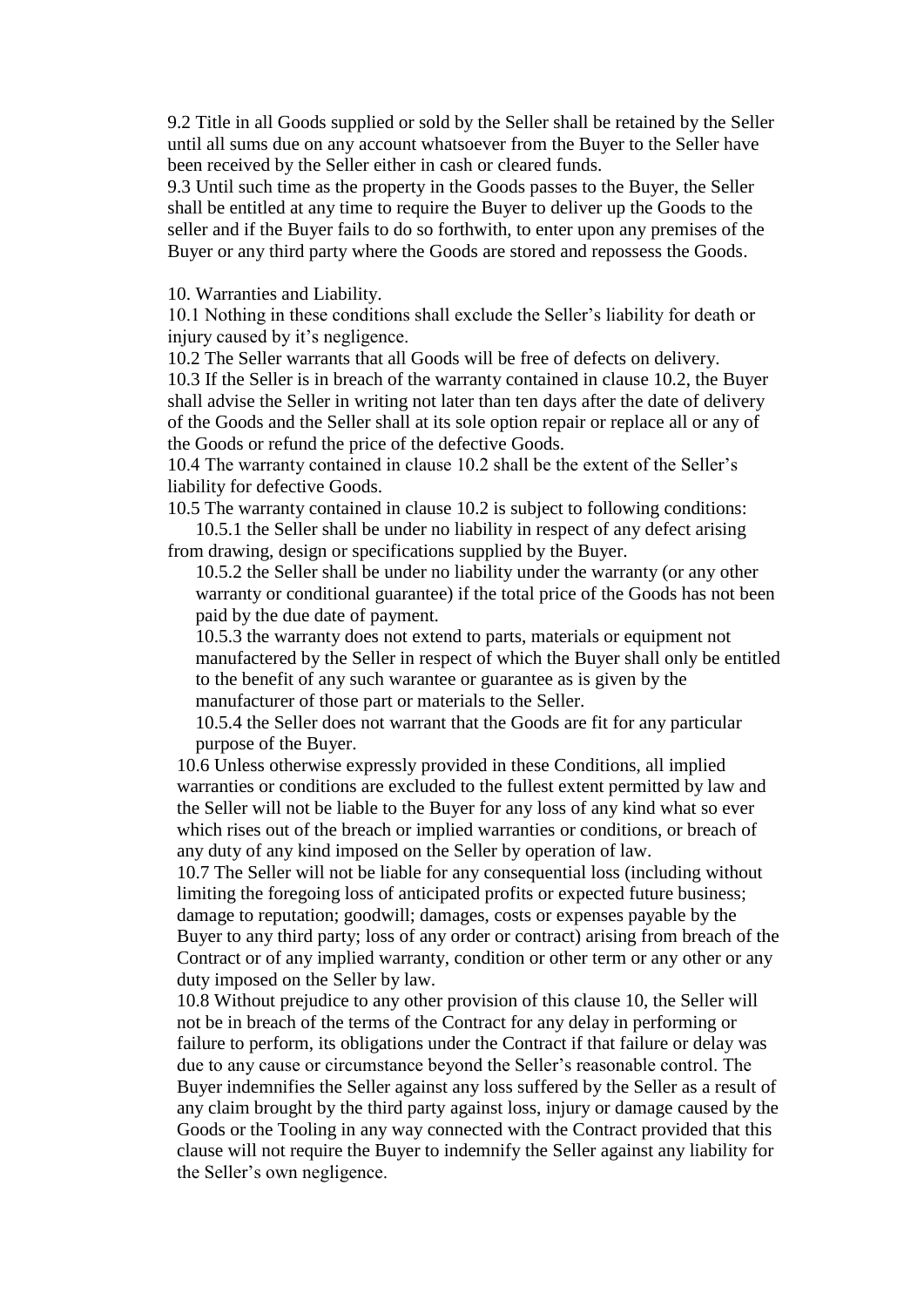11. Insolvency of buyer.

11.1 This clause applies if the Buyer makes any composition or voluntary arrangement with its creditors or becomes subject to an administration order or (being an individual or firm) becomes bankrupt or (being a company) goes into liquidation (otherwise than for the purpose of amalgamation or reconstruction); or an encumbrance takes possession, or a receiver is appointed; of any of the property or assets of the Buyer; or the Buyer ceases, or threatens to cease, to carry on business; or the Seller reasonably apprehends that any of the events mentioned above is about to occur in relation to the Buyer and notifies the Buyer accordingly.

11.2 If this clause applies then, without prejudice to any other right or remedy available to the Seller, the Seller shall be entitled to cancel the Contract or any other or suspend immediately any futher deliveries under the Contract or any contract without any liability to the Buyer, and if the Goods have been delivered but not paid for, the price shall become immediately due and payable notwithstanding any previous agreement or arrangement to the contrary. 11.3 On termination of this Contract for any reason whatsoever, the Buyer shall

pay to the Seller all costs, expenses, (including legal and other fees incurred), arrears, charges or other payments arising in respect of the Goods under the Contract.

11.4 The seller shall ;-

11.4.1 offer the goods for sale to recover amounts owing including any such extra costs of transport , insurance, legal or any other costs incurred as a result of the insolvent position of the buyer.

11.4.2 manufacture and sell up to the values of such sales that will satisfy the outstanding amounts in full, or such use (sale or use of to manufacture a product to enable sales of plastic parts ) of the tooling and moulds and ancillary equipment such that all outstanding amounts are fully realised, such that the total net amounts are recovered towards the outstanding account, including all costs and interest.

#### 12. Export Terms.

12.1 Where the Goods are supplied for export from the Irish Republic the provisions of this clause shall (subject to any special terms agreed in writing between the Buyer and Seller) apply notwithstanding any other provisions of these Conditions.

12.2 The Buyer shall be responsible for complying with any legislation or regulations governing the export of the Goods or any product incorporating the Goods from the Irish Republic (including if necessary statisfying Customs and Excise that value added tax is not payable on the price) and the importation of Goods into the country of destination and payment of duties thereon.

12.3 Unless otherwise agreed transport of the goods to the buyer from the sellers premises shall be arranged by the seller at the buyers cost. Where such cost is initially paid by the seller, the seller shall forthwith be entitled to render and invoice in respect of such costs and the provisions of clauses 6.3.2. , 6.4 and 6.5 shall apply to the payment of such invoices. Delivery of such goods shall be effected when they are collected by the carrier from the sellers premises. Thereafter transport of such goods shall be subject to the carriers conditions.

#### General.